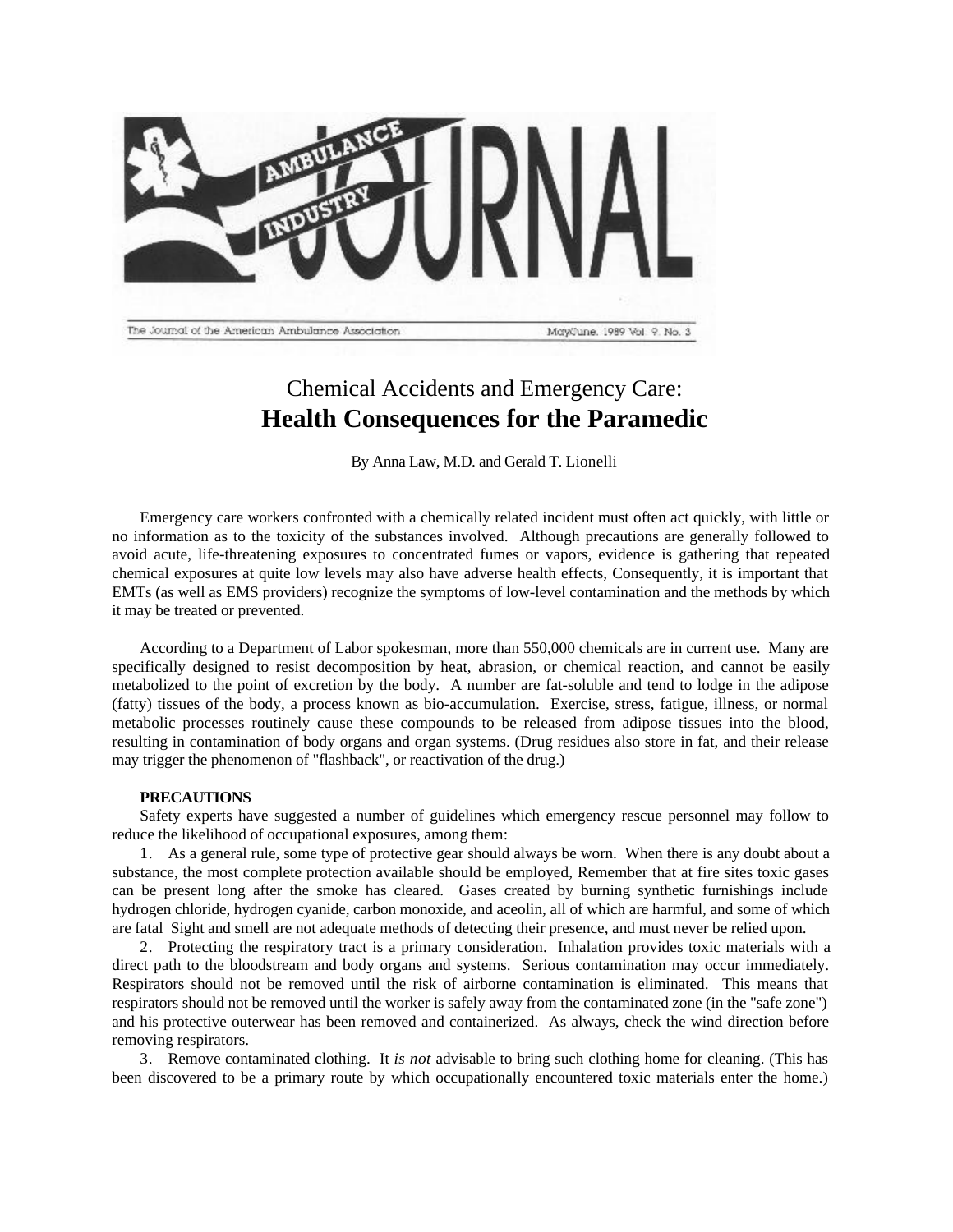Leather cannot be fully decontaminated—boots, once saturated, will continue to expose the wearer even after they have been washed and dried.

4. Eating, smoking, and drinking at emergency sites provide additional routes through which toxins may enter the body

5. If dermal exposure does occur (especially to tissues around the eyes, mouth, or genitalia), it is important to rapidly wash and decontaminate before skin penetration takes place. Soap and water are usually effective for this purpose.

6. If contaminated garments are not removed from a person being sent to a hospital, the likelihood of skin and respiratory absorption is increased not only for the patient, but also for those treating him. Decontamination should take place as soon as possible following exposure.

7. If the patient must be transported while wearing contaminated clothing, the driver and other medical staff should be protected against toxic vapors and dermal exposure.

## **SYMPTOMS OF TOXIC BIO-ACCUMULATION**

Despite routine precautions, it is possible that, over time, low level exposures will occur, with a resultant accumulation of toxic compounds in adipose tissue. Among the most common symptoms of toxic bioaccumulation are fatigue, headaches, muscle and joint pain, nervousness, memory loss, impaired coordination, gastrointestinal discomfort, insomnia, and diminished cognitive function. Chemically exposed persons often exhibit these symptoms in "clusters".

A study reported at the 1988 meeting of the American Public Health Association addressed the neurological damage experienced by firefighters exposed to hazardous chemicals (PCBs and their thermal byproducts) at a transformer fire. A team of researchers led by Dr. Kaye Kilburn of USC's Environmental Sciences Laboratory discovered that both the exposed firefighters and a control group of firefighters not present at the fire manifested neurological deficits. This strongly suggests the possibility of a gradual build-up in the body of harmful compounds. "It is interesting to speculate that the continuing neuropathy observed may, in some cases, be due to the persistence of these compounds in the adipose tissue", the researchers noted.

Kilburn and his associate Dr. Megan Shields, a Los Angeles physician, found that a detoxification method developed in the 1970's by L. Ron Hubbard enabled them to alleviate some of the adverse health effects they had observed. In the last decade, the

Hubbard method has become the only method of human detoxification in broad clinical use. Reports published by the Royal Swedish Academy of Sciences, the World Health Organization's International Agency for Research on Cancer, and others, have shown it to be a safe and effective method of reducing body levels of common environmental contaminants and alleviating the symptoms associated with exposure to them.

The program is administered under medical supervision and employs a regimen of exercise, vitamins (including niacin), and low-heat sauna to mobilize stored toxins and facilitate their excretion through normal body channels. Physicians in the U.S. have treated nearly two thousand persons manifesting signs and symptoms of chemical exposure with this methodology.

Dr. David E. Root, a specialist in occupational medicine in Sacramento, specializes in treating chemical exposures. "Many approaches have been used to address this problem," he observes. "These methods do not, however significantly reduce body burdens, he adds, "which requires an enhanced mobilization of toxic fats into circulation, followed immediately by forced excretion. It is this sequence and the manner in which it is accomplished which makes the Hubbard method so effective."

Research relating to the health consequences of chemical exposure is ongoing. There is strong evidence that the combination of adequate protection from routine exposures and treatment measures such as detoxification will greatly reduce the likelihood that emergency healthcare workers will face chemical barriers to good health and professional success.